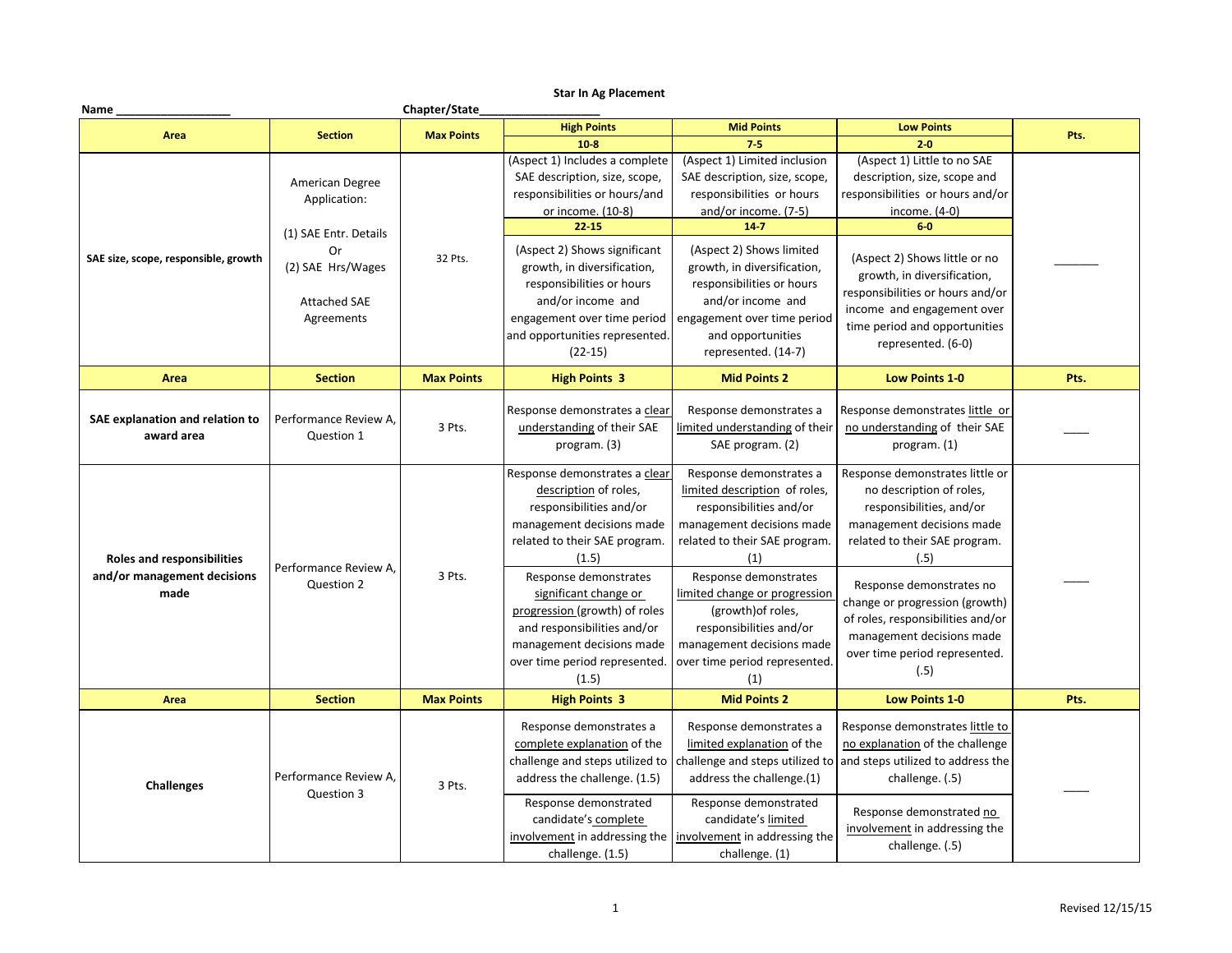| Area                                               | <b>Section</b>                                           | <b>Max Points</b> | <b>High Points 3</b>                                                                                                                                                                                                                                                | <b>Mid Points 2</b>                                                                                                                                                                                                                                     | <b>Low Points 1-0</b>                                                                                                                                                                                                                                       | Pts. |
|----------------------------------------------------|----------------------------------------------------------|-------------------|---------------------------------------------------------------------------------------------------------------------------------------------------------------------------------------------------------------------------------------------------------------------|---------------------------------------------------------------------------------------------------------------------------------------------------------------------------------------------------------------------------------------------------------|-------------------------------------------------------------------------------------------------------------------------------------------------------------------------------------------------------------------------------------------------------------|------|
|                                                    |                                                          |                   | (Aspect 1)<br>Responses clearly identify<br>three accomplishments related<br>to the award area. (1.5)                                                                                                                                                               | (Aspect 1)<br>Response vaguely identify<br>three accomplishments<br>related to the award area. (1)                                                                                                                                                      | (Aspect 1)<br>Responses do not identify three<br>accomplishments related to the<br>award area. (.5)                                                                                                                                                         |      |
| <b>Progress Accomplishments</b>                    | Performance Review B                                     | 3 Pts.            | (Aspect 2)<br>Accomplishments illustrate<br>significant impact that<br>influenced the growth and<br>success of their SAE program.<br>(1.5)                                                                                                                          | (Aspect 2)<br>Accomplishments limited<br>changes that influenced the<br>growth and success of their<br>SAE program (1)                                                                                                                                  | (Aspect 2)<br>Accomplishments illustrate no<br>impact that impact the growth<br>and success of their SAE<br>program (.5)                                                                                                                                    |      |
| Impact                                             | Performance Review C                                     | 3 Pts.            | Responses clearly describe<br>three experiences from their<br>SAE program or activities that<br>will impact the candidate's<br>future. (3)                                                                                                                          | Responses vaguely describe<br>three experiences from their<br>SAE program or activities that<br>will impact the candidate's<br>future. (2)                                                                                                              | Responses do not describe three<br>experiences from their SAE<br>program or activities that will<br>impact the candidate's future<br>career. (1-0)                                                                                                          |      |
| Area                                               | <b>Section</b>                                           | <b>Max Points</b> | <b>High Points 10-7</b>                                                                                                                                                                                                                                             | <b>Mid Points 6-4</b>                                                                                                                                                                                                                                   | <b>Low Points 3-0</b>                                                                                                                                                                                                                                       | Pts. |
| <b>Efficiencies or</b><br><b>Learning Outcomes</b> | <b>Efficiency Factors or</b><br><b>Learning Outcomes</b> | 10 Pts.           | 5 responses reflective of SAE,<br>each clearly demonstrates<br>(measurable) improvement of<br>efficiencies over time period<br>reported, or clearly identifies<br>how poor efficiencies led to<br>decision improve overall SAE<br>enterprises or activities. (10-7) | 1-2 responses, or each listed,<br>partially demonstrates<br>improvements of efficiencies<br>over time period reported, or<br>partially identifies how poor<br>efficiencies led to decision<br>improving overall SAE<br>enterprises or activities. (6-4) | 1-0 responses and does not<br>demonstrate or relate<br>improvements of efficiencies to<br>the SAE over time period<br>reported, or does not identify<br>how poor efficiencies lead to<br>decision improving overall SAE<br>enterprises or activities. (3-0) |      |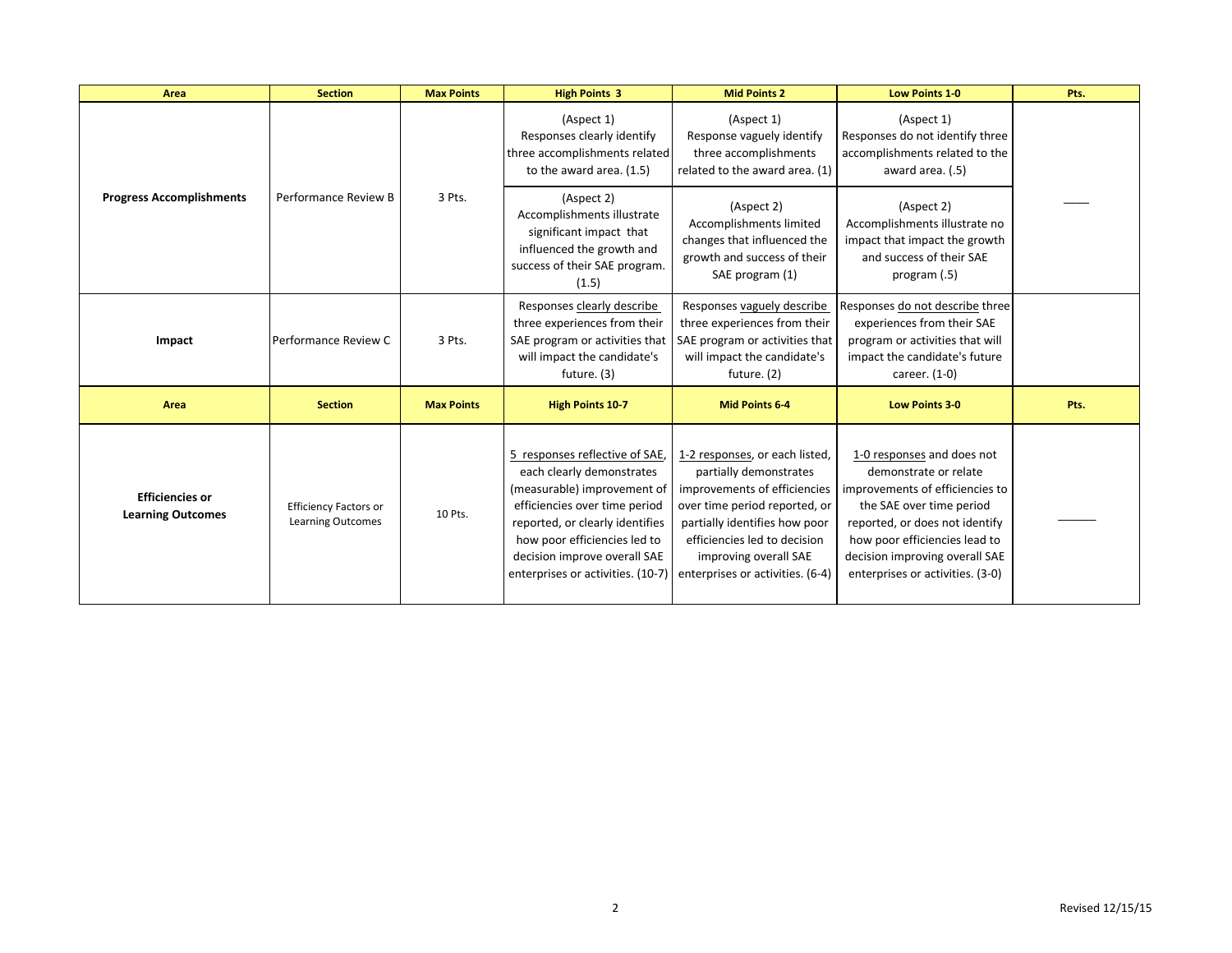| Area                                                           | <b>Section</b>                                          | <b>Max Points</b>               | <b>High Points 26-19</b>                                                                                                                                                                          | Mid Points 18-8                                                                                                                                                                                                                                            | <b>Low Points 7-0</b>                                                                                                                                                           | Pts. |
|----------------------------------------------------------------|---------------------------------------------------------|---------------------------------|---------------------------------------------------------------------------------------------------------------------------------------------------------------------------------------------------|------------------------------------------------------------------------------------------------------------------------------------------------------------------------------------------------------------------------------------------------------------|---------------------------------------------------------------------------------------------------------------------------------------------------------------------------------|------|
| <b>Skill Development and</b><br><b>Contribution to Success</b> | Skill Development and<br><b>Contribution to Success</b> | 26 Pts. 2.6 points<br>per skill | (Aspect 1) All 10 competencies<br>demonstrates skills that are<br>appropriate for the size, scope appropriate for the size, scope<br>and responsibilities of the<br>program. (13-10)              | (Aspect 1) Some (5-9) of<br>competencies are somewhat<br>and delivery of responsibilities<br>of the SAE. (9-4)                                                                                                                                             | (Aspect 1) Very few(<5)<br>competencies are listed and are<br>not appropriate for the size,<br>scope and delivery of<br>responsibilities of the SAE. (3.5-<br>0)                |      |
|                                                                |                                                         |                                 | (Aspect 2) All 10 Contributions<br>demonstrates application of<br>skill attainment with significant<br>measurable impact on the<br>overall success of the SAE. (13-<br>10)                        | (Aspect 2) Some (5-9) of the<br>competencies contributions<br>demonstrates application of<br>skill attainment with<br>incomplete measurable<br>impact on the overall success<br>of the SAE. (9-4                                                           | (Aspect 2) Very (<5) few<br>contributions demonstrates<br>limited application of skill<br>attainment with no measurable<br>impact on the overall success of<br>the SAE. (3.5-0) |      |
| Area                                                           | Section                                                 | <b>Max Points</b>               | <b>High Points 3</b>                                                                                                                                                                              | <b>Mid Points 2</b>                                                                                                                                                                                                                                        | Low Points 1-0                                                                                                                                                                  | Pts. |
| Résumé                                                         | Résumé                                                  | 3 Pts.                          | Resume provides relevant<br>information to support the<br>growth and overall<br>achievement of the candidate<br>(3)                                                                               | Resume provides somewhat<br>relevant information to<br>support the growth and<br>overall achievement of the<br>candidate. (2)                                                                                                                              | Resume provides irrelevant<br>information to support the<br>growth and overall achievement<br>of the candidate. (1)                                                             |      |
| Area                                                           | Section                                                 | <b>Max Points</b>               | <b>High Points 3</b>                                                                                                                                                                              | <b>Mid Points 2</b>                                                                                                                                                                                                                                        | Low Points 1-0                                                                                                                                                                  | Pts. |
| Personal History - not more than<br>three pages in length      | Personal History                                        | 3 Pts.                          | and skills competencies<br>necessary for success in the<br>agriculture industry. Personal<br>history gives in depth<br>additional information and<br>insight into the candidate's<br>program. (3) | Pages support the knowledge Pages have limited support for<br>knowledge, skills and<br>competencies necessary for<br>success in the agriculture<br>industry. Personal history<br>gives some additional<br>information into the<br>candidate's program. (2) | Pages have very little, or no<br>support for the application<br>and/or does not give additional<br>information. Pages not included,<br>equals a score of zero. (1-0)            |      |
| Area                                                           | Section                                                 | <b>Max Points</b>               | <b>High Points 6-5</b>                                                                                                                                                                            | Mid Points 4-3                                                                                                                                                                                                                                             | Low Points 2-0                                                                                                                                                                  | Pts. |
| Photographs and captions                                       | <b>Star Application</b>                                 | 6 Pts.                          | Candidate submitted six high<br>quality photos with clearly<br>descriptive captions that<br>demonstrate the overall<br>growth and success of the<br>SAE(6-5)                                      | Candidate submitted six<br>quality photos with slightly<br>vauge captions that<br>demonstrate the overall<br>growth and success of the SAE<br>$(4-3)$                                                                                                      | Candidate submitted six poor<br>quality photos with non<br>descriptive captions that<br>demonstrate the overall growth<br>and success of the SAE (2-0)                          |      |